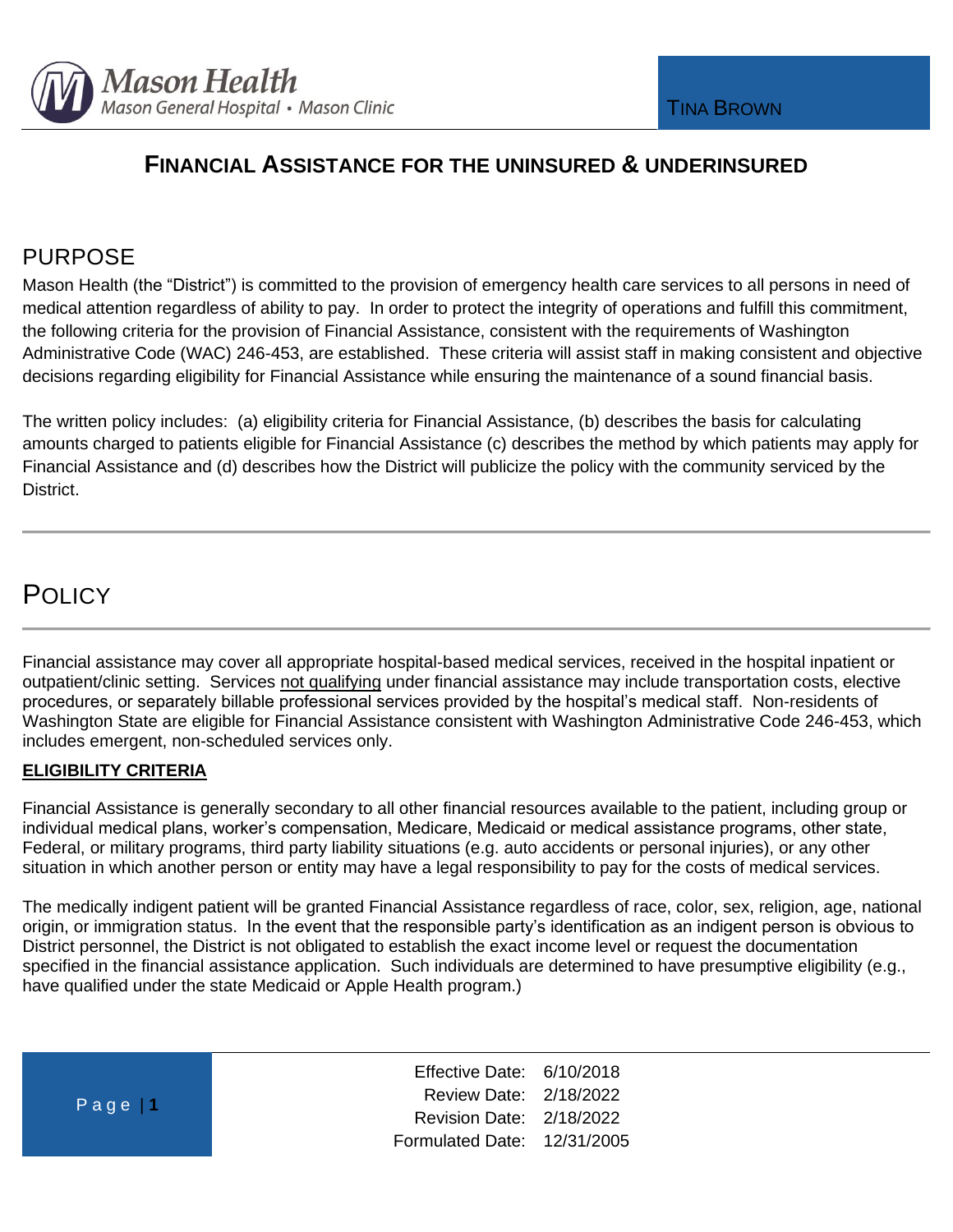

In those situations where appropriate primary payment sources are not available, patients shall be considered for Financial Assistance under this District policy based on the following criteria consistent with requirements of WAC 246- 453-040:

A. The full amount of hospital and/or clinic charges will be determined to be Financial Assistance for a patient whose gross family income is at or below 100% of the current federal poverty guidelines (consistent with WAC code 246-453- 050). These patients shall receive a 100% adjustment on their patient balance.

B. A sliding fee scale shall be used to determine the amount which shall be written off for patients with incomes between 101% and 400% of the current federal poverty level. All resources of the family as defined by the WAC 246- 453-50 are considered in determining the applicability of the sliding fee scale in **Attachment A.** 

C**.** The sliding fee schedule shall take into account the potential necessity for allowing the responsible party to satisfy the maximum amount of charges for which the responsible party will be expected to provide payment over a reasonable period of time, without interest or late fees. In determining the maximum amount of charges, the District calculates this by using the Amounts Generally Billed (AGB) look-back methodology. For the current year, the District's AGB percentage is listed on **Attachment A**. (enclosed). No individual qualifying under the Financial Assistance Policy shall be charged more than the AGB for emergency care or other medically necessary services.

### **CATASTROPHIC FINANCIAL ASSISTANCE**

The District may also write off as Financial Assistance amounts for patients with family income in excess of 400% of the federal poverty standards or at a higher percentage for those above 100% of the poverty guidelines, when circumstances indicate severe financial hardship or personal loss. This will be done only upon recommendation by the patient accounts supervisor or Director, Business Office with adequate justification and only upon approval by the Senior Director Revenue Cycle, with final approval by the Chief Financial Officer. These adjustments shall be included in the Chief Financial Officer's regular financial assistance report to the Board of Commissioners.

### **PROCESS FOR ELIGIBILITY DETERMINATION**

#### **Initial Determination**

For the purpose of reaching an initial determination of eligibility, the District shall rely upon information provided orally or in written form for Financial Assistance as outlined in the Financial Assistance Application form instructions.The District may require the responsible party to sign a statement attesting to the accuracy of the information provided to the District for purposes of the initial determination of eligibility. Pending final eligibility determination, the District will not initiate collection efforts or requests deposits, providing that the responsible party is cooperative with the District's efforts to reach a determination of sponsorship status, including return of applications and adequate documentation.

| $Page$ 2 |  |  |
|----------|--|--|
|          |  |  |

Effective Date: 6/10/2018 Review Date: 2/18/2022 Revision Date: 2/18/2022 Formulated Date: 12/31/2005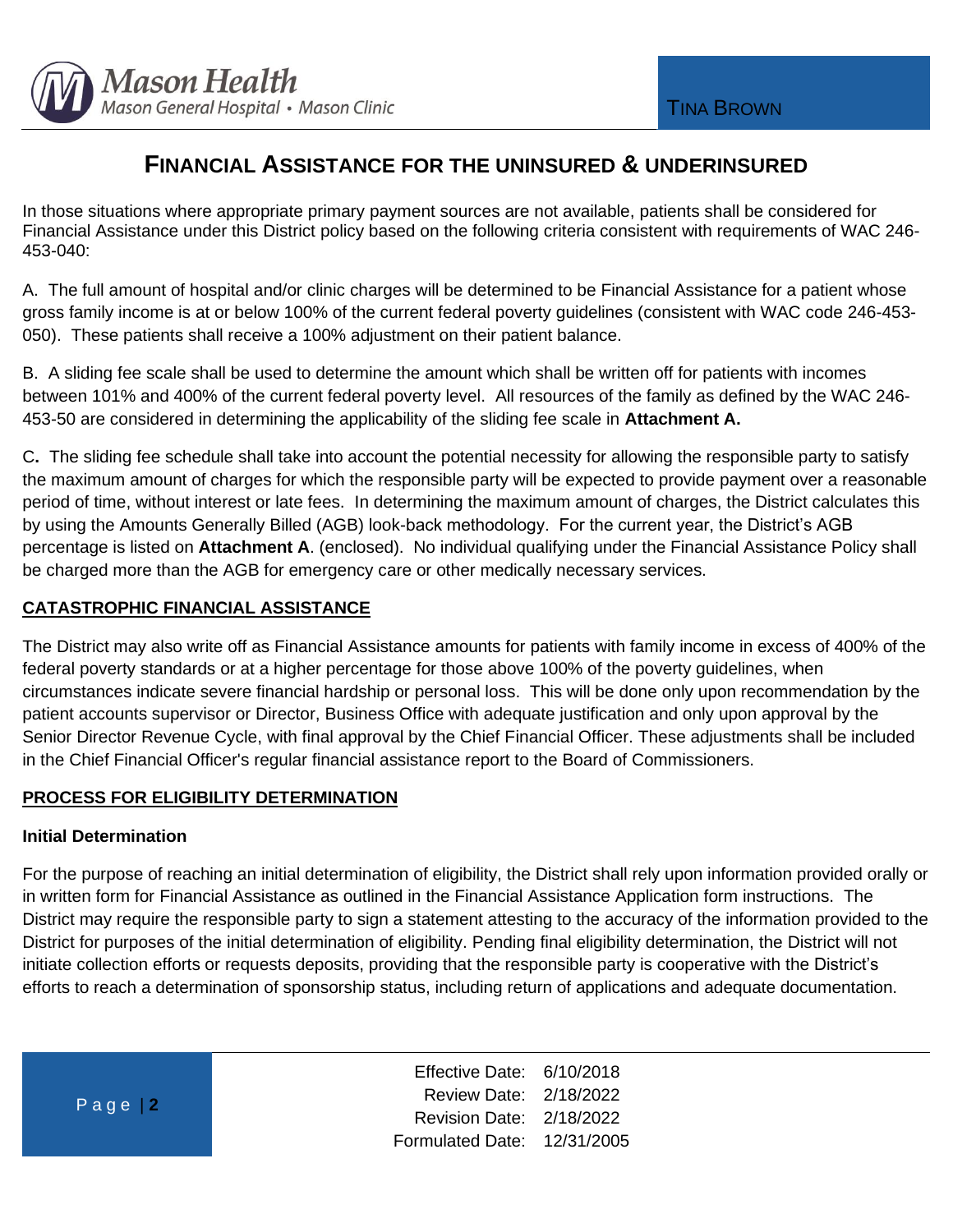

The District shall use an application process for determining initial interest in and qualification for Financial Assistance. Application instructions are provided below in Section F. Should patients not choose to apply for Financial Assistance, they shall not be considered for Financial Assistance unless other circumstances become known to the District.

## **Note that some independent providers practice at or deliver emergency or other medically necessary services for District patients. Those providers are listed on Attachment B.**

### **Final Determinations**

Financial Assistance forms, instructions, and written applications shall be furnished to patients when Financial Assistance is requested, when need is indicated, or when financial screening indicates potential need. Applications, whether initiated by the patient or the hospital and/or clinics should be accompanied by documentation to verify income amounts indicated on the application form. One or more of the following types of documentation may be acceptable for purpose of verifying income:

1. W-2 withholding statements for all employment for applications for the relevant time period;

- 2. Pay stubs from all employment during the relevant time period;
- 3. An income tax return from the most recently filed calendar year for the relevant time period;

4. Forms approving or denying eligibility for Medicaid and/or state-funded Medical Assistance (denial for Medicaid purely on the basis of failure to apply timely will never be sufficient documentation by itself), if applicable;

5. Forms approving or denying unemployment compensation; or

6. Written statements from employers or welfare agencies. Patients will be asked to provide verification of ineligibility for Medicaid or Medical Assistance. During the initial request period, the District may pursue other sources of funding, including Medicaid.

7. In the event that the patient is not able to provide any of the documentation described above, the District shall rely upon written and signed statements from the patient for making a final determination of eligibility for purposes of granting Financial Assistance.

Income shall be annualized from the date of application based upon documentation provided and upon verbal information provided by the patient. This process will be determined by the District and will take into consideration seasonal employment and temporary increases and/or decreases of income. Applications will be processed within 14 days of receipt of the application to the Business Office.

P a g e | **3**

Effective Date: 6/10/2018 Review Date: 2/18/2022 Revision Date: 2/18/2022 Formulated Date: 12/31/2005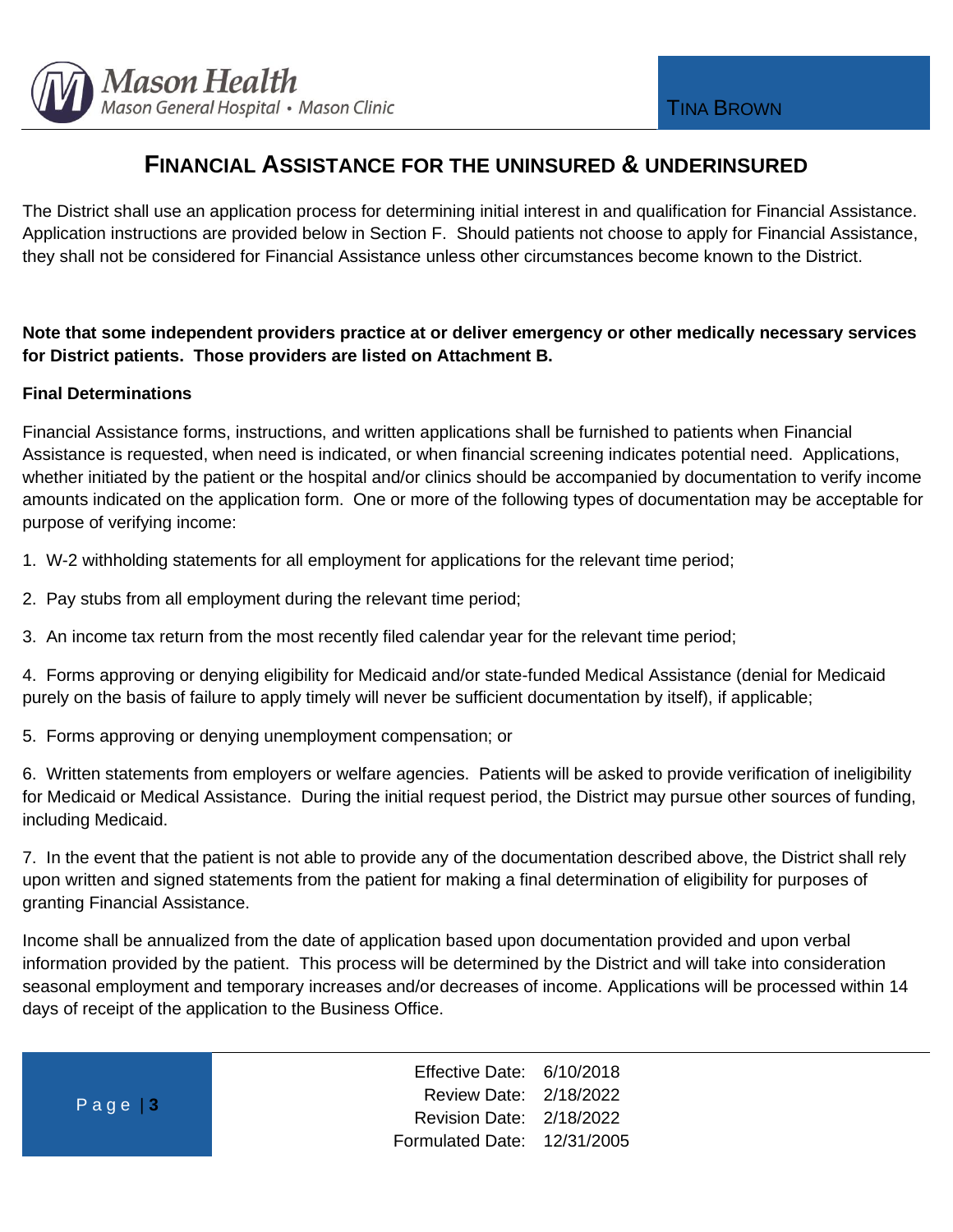

Financial Assistance will be granted based on the approval guidelines as outlined in **Attachment A**. The initial determination shall remain valid for 180 days. After that, the District may request updated information or re-verification of the patient's qualification status.

Income verification is required as outlined in the District's Financial Assistance Application form instructions.

For elective services not covered please, contact the respective clinic or hospital department.

## **In the event of non-payment or a patient does not reasonably cooperate with the financial assistance process, the District may take actions as outlined in its Patient Billing and Collection Policy; which is available, in addition to this such policy, as describe in Sections E and F below.**

#### **Approvals**

Financial Assistance applications will be approved once all required information is received and the income guidelines for granting Financial Assistance have been met. Applications will be processed within 14 days of receiving the application in the Business Office.

Eligibility on a completed and approved application is valid for eligible services received within the subsequent (180) days from application approval date and will be retroactive for eligible services for all dates of service that the Financial Assistance is being granted.

In the event that a responsible party pays a portion of all of the charges related to appropriate hospital-based medical care services, and is subsequently found to have met the Financial Assistance criteria at the time that services were provided, any payments in excess of the amount determined to be appropriate in accordance with WAC 246-453-020 shall be refunded to the patient within thirty days of achieving the Financial Assistance designation.

### **Time Frame for Final Determination and Appeals**

The District shall provide final determination within fourteen (14) days of receipt of all application and documentation material.

### **Denials**

Denials will be written and include instructions for appeal or reconsideration as follows. The patient/guarantor may appeal the determination of eligibility for Financial Assistance by providing additional verification of income and family size to the Patient Accounts Representative within (30) calendar days. After the first fourteen (14) days of this period, if no appeal has been filed, the hospital may initiate collection activities.

| Page $ 4 $ | Effective Date: 6/10/2018   |  |
|------------|-----------------------------|--|
|            | Review Date: 2/18/2022      |  |
|            | Revision Date: 2/18/2022    |  |
|            | Formulated Date: 12/31/2005 |  |
|            |                             |  |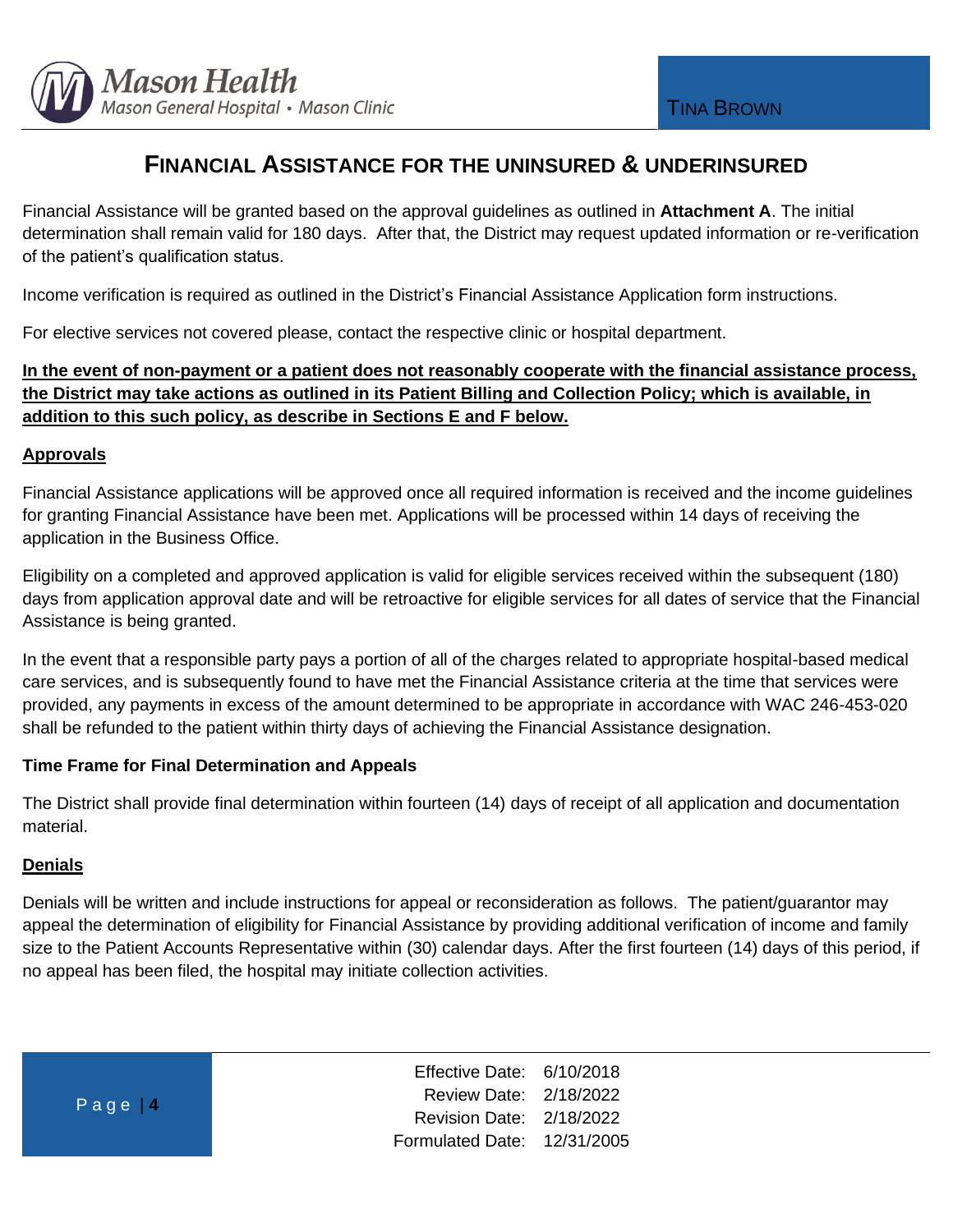

If the District has initiated collection activities and discovers an appeal has been filed, they shall cease collection efforts until the appeal is finalized. All appeals will be reviewed by the Patient Accounts Representative and the Director, Business Office

If this determination affirms the previous denial of Financial Assistance, written notification will be sent to the patient/guarantor and the Department of Health in accordance with state law.

#### **DOCUMENTATION AND RECORDS**

A. Confidentiality: All information relating to the application will be kept confidential. Copies of documents that support the application will be kept with the application form.

B. Documents pertaining to Financial Assistance shall be retained for seven (7) years.

#### **PROCESS FOR COMMUNICATION**

 $P$ 

The District's Financial Assistance policy shall be publicly available in the following ways:

- A. Financial agreement forms will state that financial responsibility is waived or reduced if the patient is determined eligible for Financial Assistance.
- B. Signage indicating the District's participation in a Financial Assistance program shall be openly posted in public areas of the Hospital and Clinics.
- C. The District will provide written notice of District's Financial Assistance policy to patients upon request.
- D. Both written information and verbal explanation shall be available in any language spoken by more than ten percent (10%) of the population in the District's service area. The District has identified Spanish language to be included in this context.
- E. Financial Assistance Policy, Patient Billing and Collections Policy, Financial Assistance Application and Mason Health Percentage of Sliding Fee Scale will be posted on the website for patients.
- F. Financial assistance information, collections information and the District's methodology for calculating the Amounts Generally Billed is available by contacting our patient financial services department/business office at 360-427-3601, by email at [hospitalbillingquestions@masongeneral.com,](mailto:hospitalbillingquestions@masongeneral.com) by mail at PO Box 1668 Shelton, WA 98584, or in person 8:00 am – 4:30 pm (M-F) at 2505 Olympic Hwy North, Suite 460, Shelton, WA 98584. You may also apply for financial assistance using the methods outlined in this section.

| angle 5 | Effective Date: 6/10/2018<br>Review Date: 2/18/2022 |  |
|---------|-----------------------------------------------------|--|
|         | Revision Date: 2/18/2022                            |  |
|         | Formulated Date: 12/31/2005                         |  |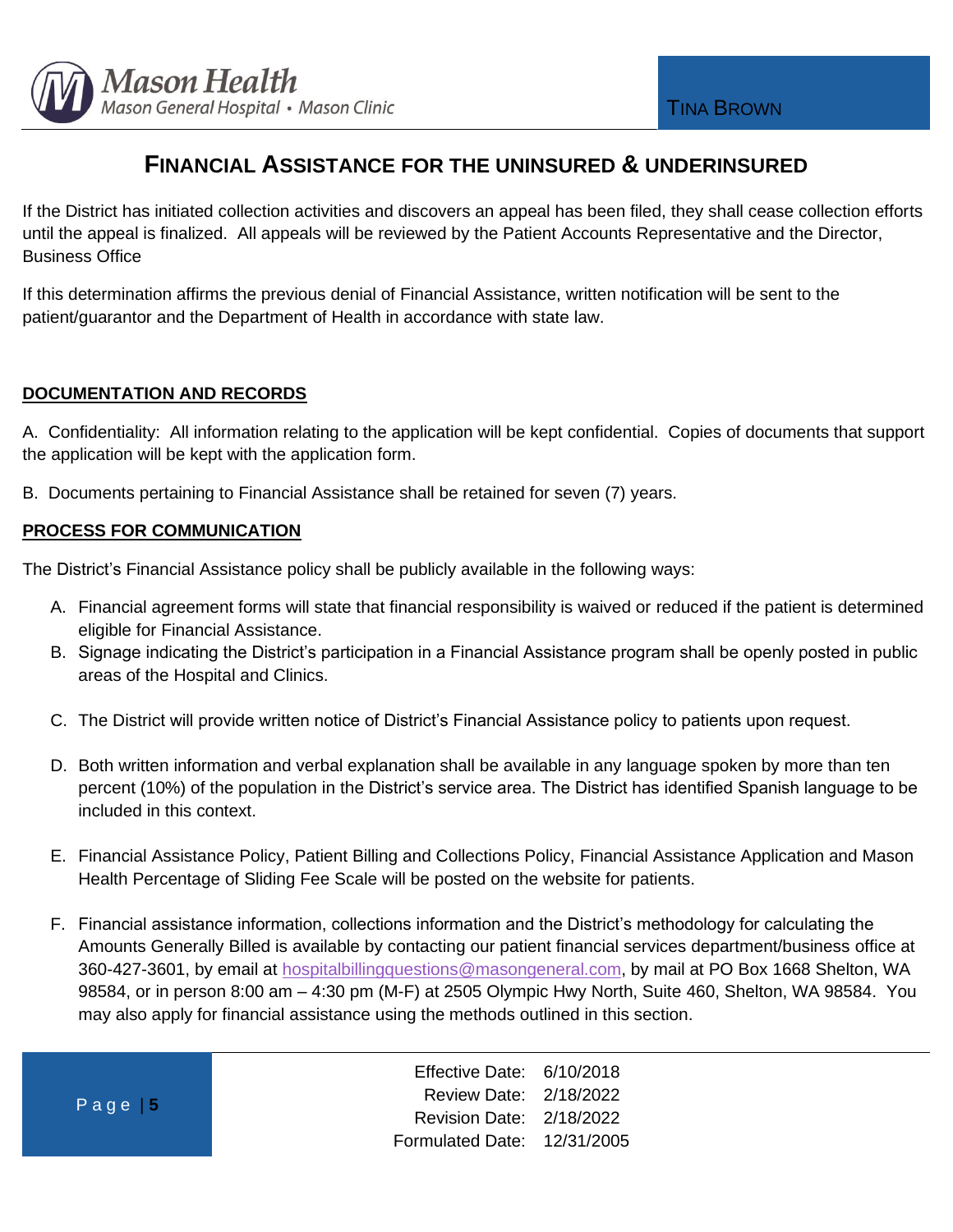

#### **Attachment A**

#### **Federal Poverty Guideline Percentages**

| <b>FPL</b>      |      | $101\%$ - | $141% -$ | 181% - | $261\%$ - |
|-----------------|------|-----------|----------|--------|-----------|
| Percent         | 100% | 140%      | 180%     | 260%   | 400%      |
| <b>Discount</b> | 100% | 95%       | 90%      | 80%    | 65%       |

**District's Amounts Generally Billed (AGB) Percentage**

**61%**

| Effective Date: 6/10/2018   |  |
|-----------------------------|--|
| Review Date: 2/18/2022      |  |
| Revision Date: 2/18/2022    |  |
| Formulated Date: 12/31/2005 |  |